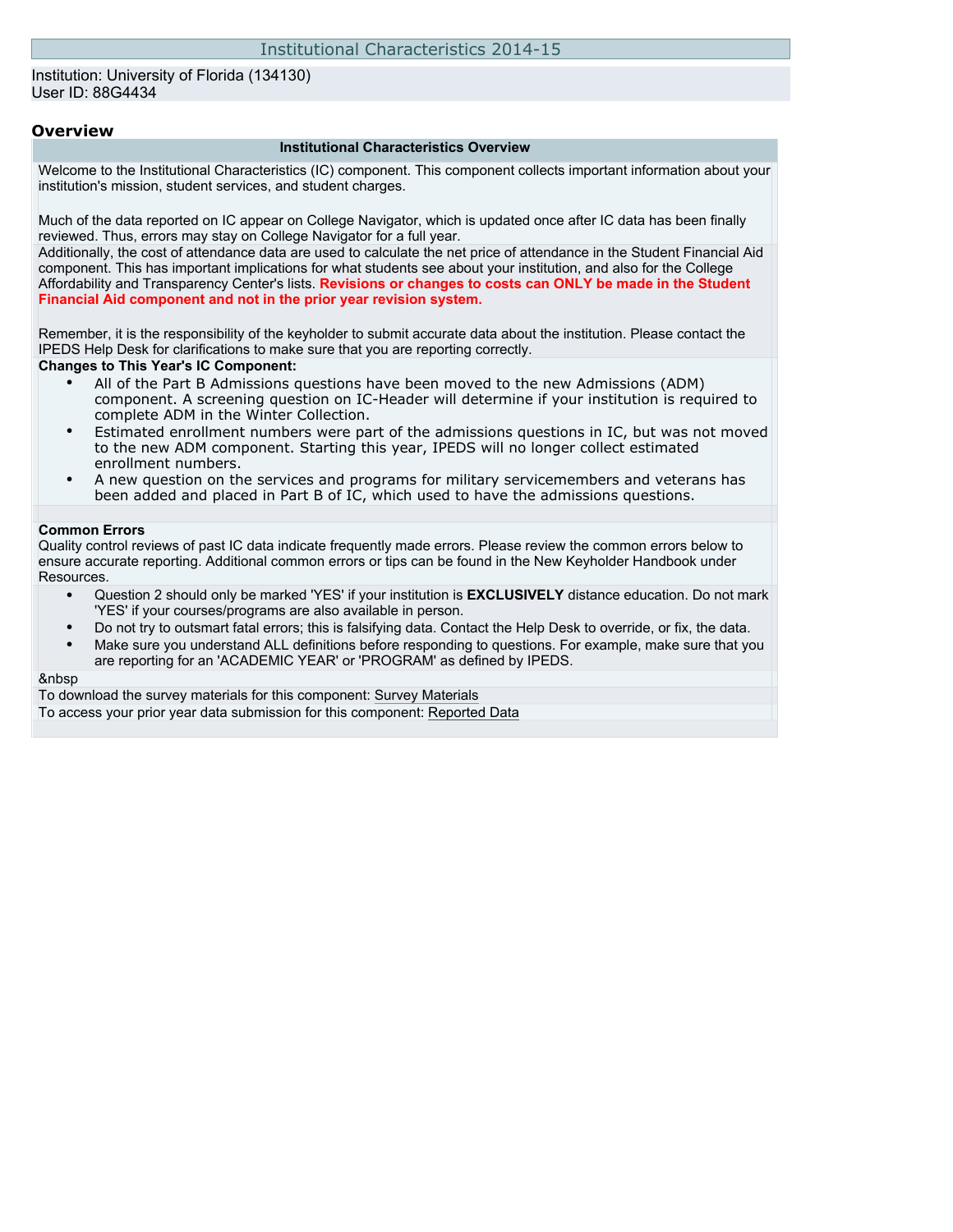## **Part A - Mission Statement and Distance Education**

**1. Provide the institution's mission statement** *or* **a web address (URL) where the mission statement can be found. Typed statements are limited to 2,000 characters or less. The mission statement will be available to the public on College Navigator.** Mission Statement URL:

| MISSIUIT JULIEITIEITI UKL. | https://catalog.ufl.edu/                                                                |  |
|----------------------------|-----------------------------------------------------------------------------------------|--|
|                            | Please begin URL with "http://" or "https://"                                           |  |
| <b>Mission Statement</b>   |                                                                                         |  |
|                            |                                                                                         |  |
|                            |                                                                                         |  |
|                            |                                                                                         |  |
|                            | 2. Are all the programs at your institution offered exclusively via distance education? |  |
| Yes                        |                                                                                         |  |
| $\odot$ No                 |                                                                                         |  |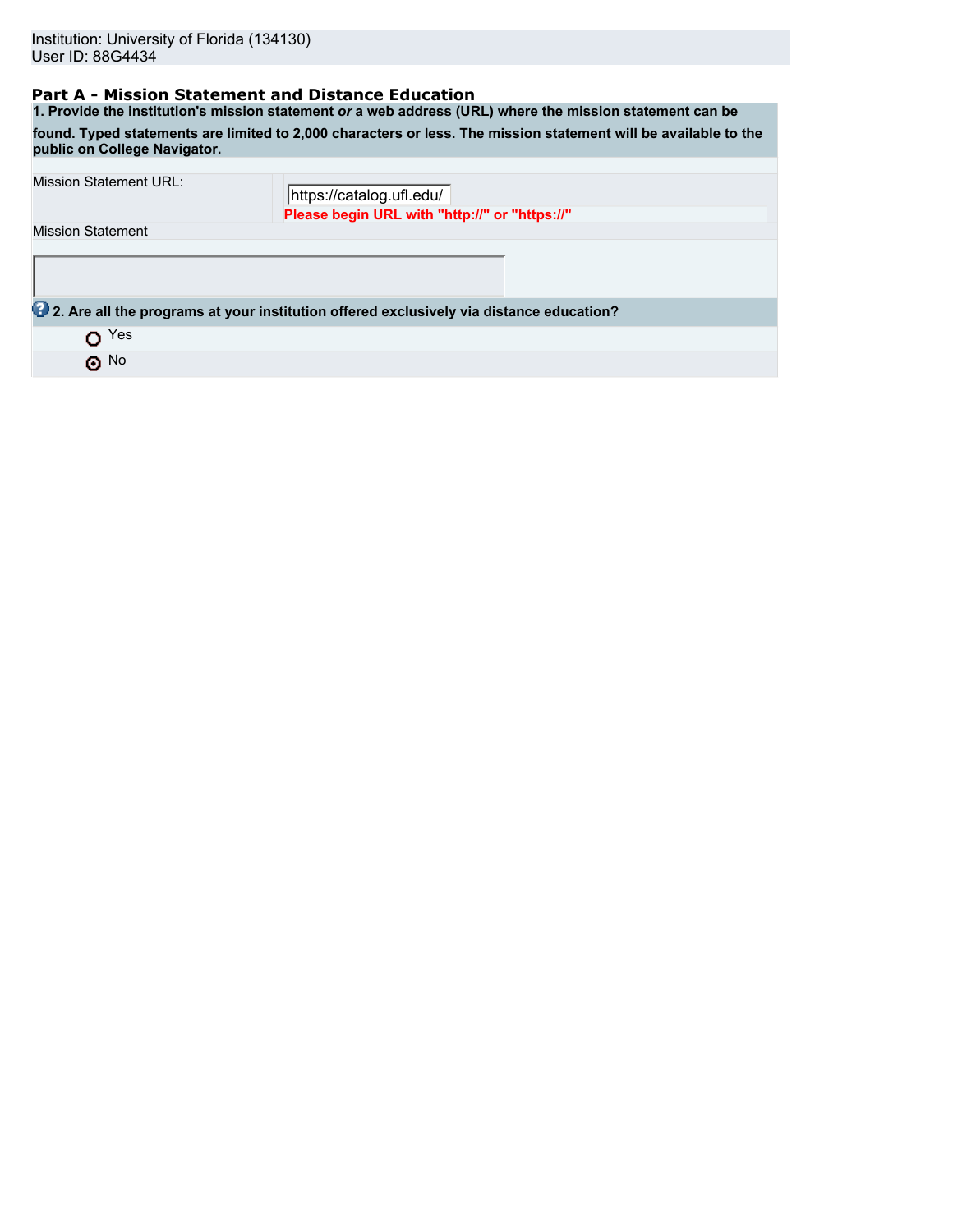| Part B - Services and Programs for Servicemembers and Veterans                                   |  |
|--------------------------------------------------------------------------------------------------|--|
| 1. Which of the following are available to veterans, military servicemembers, or their families? |  |

□ Yellow Ribbon Program (officially known as Post-9/11 GI Bill, Yellow Ribbon Program)

Credit for military training

 $\nabla$  Dedicated point of contact for support services for veterans, military servicemembers, and their families

- Recognized student veteran organization
- Member of Servicemembers Opportunity Colleges
- None of the above

 $\bigoplus$  **You may use the space below to provide context for the data you've reported above. These context notes will be posted on the College Navigator website, and should be written to be understood by students and parents.**

Office of Veterans Services www.veterans.ufl.edu Collegiate Veterans Success Center www.dso.ufl.edu/veteran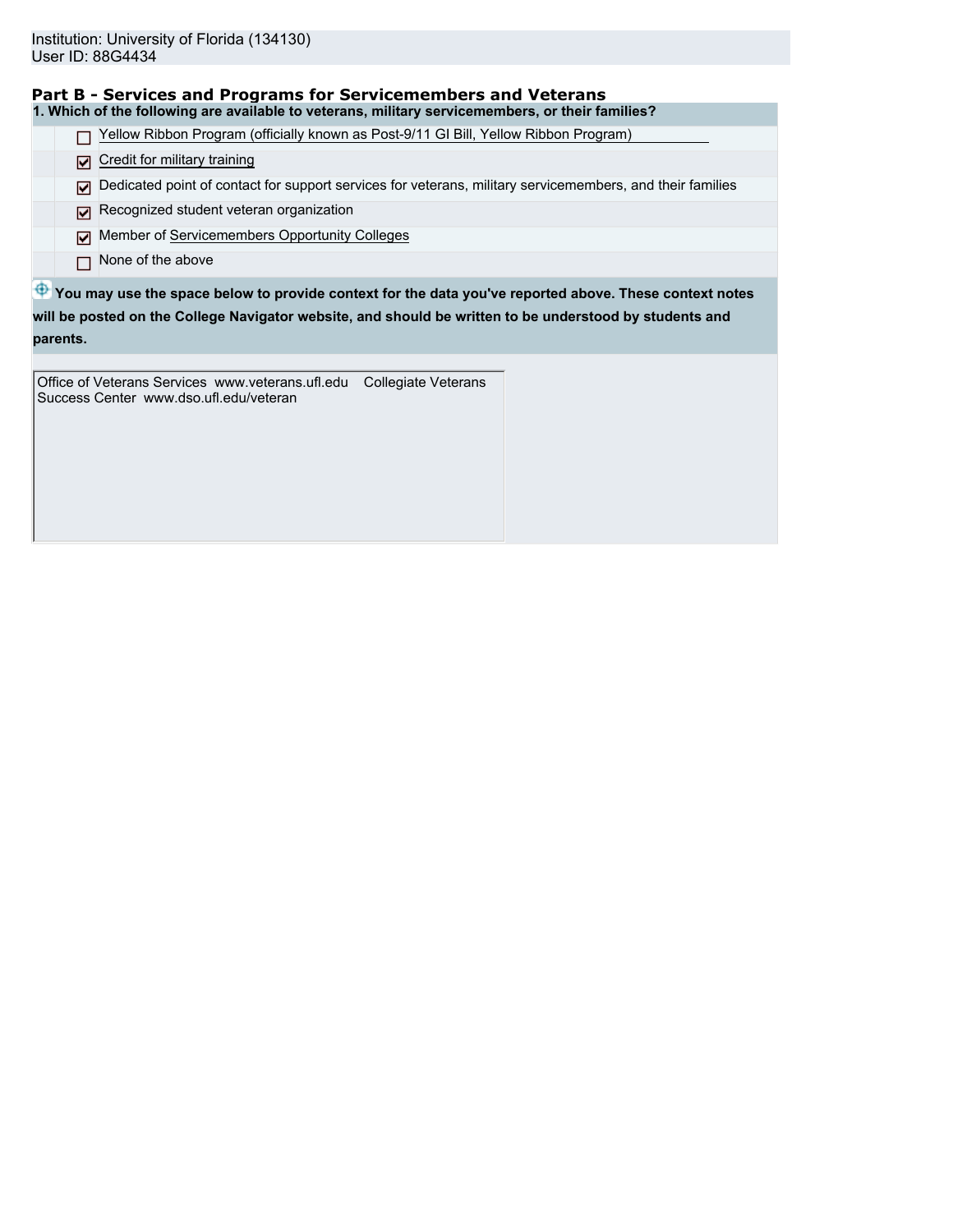|  |  | Part C - Student Services - Special Learning Opportunities |
|--|--|------------------------------------------------------------|
|  |  |                                                            |

**1. Does your institution accept any of the following? [Check all that apply]**

| М   |              | Dual credit (college credit earned while in high school) |                                                                                                         |                                                                                                                      |  |
|-----|--------------|----------------------------------------------------------|---------------------------------------------------------------------------------------------------------|----------------------------------------------------------------------------------------------------------------------|--|
|     |              | Credit for life experiences                              |                                                                                                         |                                                                                                                      |  |
| ⊓   |              | Advanced placement (AP) credits                          |                                                                                                         |                                                                                                                      |  |
|     |              | None of the above                                        |                                                                                                         |                                                                                                                      |  |
|     |              |                                                          |                                                                                                         |                                                                                                                      |  |
|     |              |                                                          | 2. What types of special learning opportunities are offered by your institution? [Check all that apply] |                                                                                                                      |  |
|     |              |                                                          |                                                                                                         |                                                                                                                      |  |
| М   | <b>ROTC</b>  |                                                          |                                                                                                         |                                                                                                                      |  |
|     |              | $\nabla$ Army                                            | $\nabla$ Navy                                                                                           | Air Force<br>⊓                                                                                                       |  |
| ☑   | Study abroad |                                                          |                                                                                                         |                                                                                                                      |  |
| М   |              | Weekend/evening college                                  |                                                                                                         |                                                                                                                      |  |
| ا⊽ا |              |                                                          | Teacher certification (for the elementary, middle school/junior high, or secondary level)               |                                                                                                                      |  |
|     |              |                                                          | Do not include certifications to teach at the postsecondary level.                                      |                                                                                                                      |  |
|     | ⊓            |                                                          | Students can complete their preparation in certain areas of specialization                              |                                                                                                                      |  |
|     |              |                                                          | Students must complete their preparation at another institution for certain areas of specialization     |                                                                                                                      |  |
|     | ঢ়           |                                                          | This institution is approved by the state for the initial certification or licensure of teachers        |                                                                                                                      |  |
| П   |              | None of the above                                        |                                                                                                         |                                                                                                                      |  |
|     |              |                                                          |                                                                                                         | 3. If your institution grants a bachelor's degree or higher but does not offer a full 4-year program of study at the |  |
|     |              |                                                          | undergraduate level, how many years of completed college-level work are required for entrance?          |                                                                                                                      |  |
|     |              |                                                          |                                                                                                         |                                                                                                                      |  |

Number of years Select One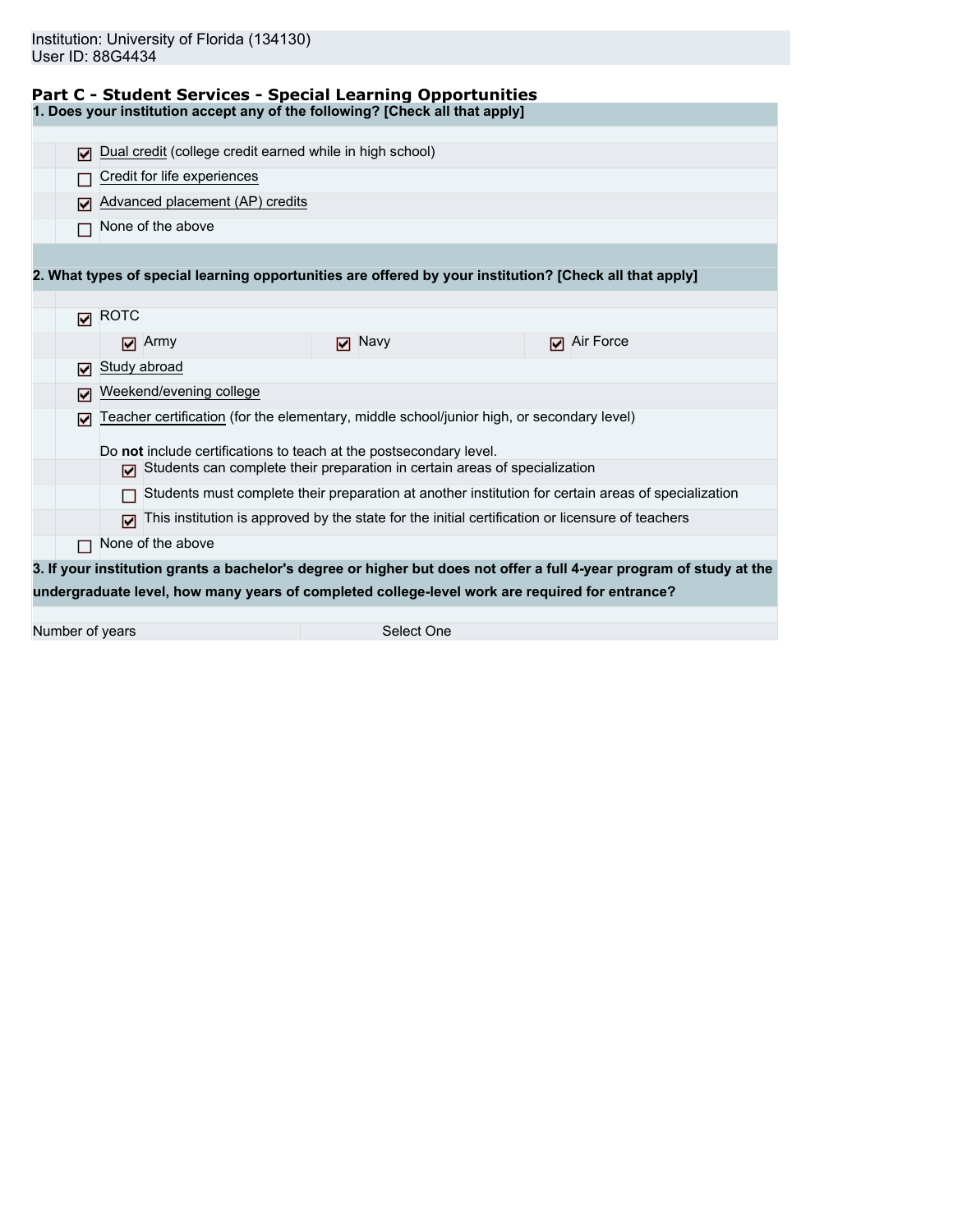#### **Part C - Student Services - Distance Opportunities**

**4. Which of the following selected student services are offered by your institution? [Check all that apply]**

|            | Remedial services<br>M                                                                                        |
|------------|---------------------------------------------------------------------------------------------------------------|
|            | Academic/career counseling services<br>M                                                                      |
|            | Employment services for current students<br>M                                                                 |
|            | Placement services for program completers<br>⊽                                                                |
|            | On-campus day care for children of students<br>M                                                              |
|            | None of the above                                                                                             |
|            | 5. Does your institution have its own library or are you financially supporting a shared library with another |
|            | postsecondary education institution?                                                                          |
|            |                                                                                                               |
|            | Have our own library                                                                                          |
|            | $\bigcap$ Do not have our own library but contribute financial support to a shared library                    |
|            | Neither of the above                                                                                          |
|            | 6. Indicate whether or not any of the following alternative tuition plans are offered by your institution.    |
|            |                                                                                                               |
|            | $O^{No}$                                                                                                      |
|            | $\mathbf{\Theta}^{\text{Yes}}$                                                                                |
|            | Tuition guarantee                                                                                             |
|            | Prepaid tuition plan                                                                                          |
|            | Tuition payment plan                                                                                          |
|            | $\Box$ Other (specify in box below)                                                                           |
|            | 7. Please indicate at what level(s) your institution offers distance education opportunities (courses and/or  |
| programs). |                                                                                                               |
|            | Undergraduate<br>М                                                                                            |
|            | Graduate<br>☑                                                                                                 |
|            | The institution does not offer distance education opportunities                                               |
|            |                                                                                                               |
|            | You may use the space below to provide context for the alternative tuition plans you've reported above.       |
|            | These context notes will be posted on the College Navigator website, and should be written to be understood   |
|            | by students and parents.                                                                                      |
|            |                                                                                                               |
|            |                                                                                                               |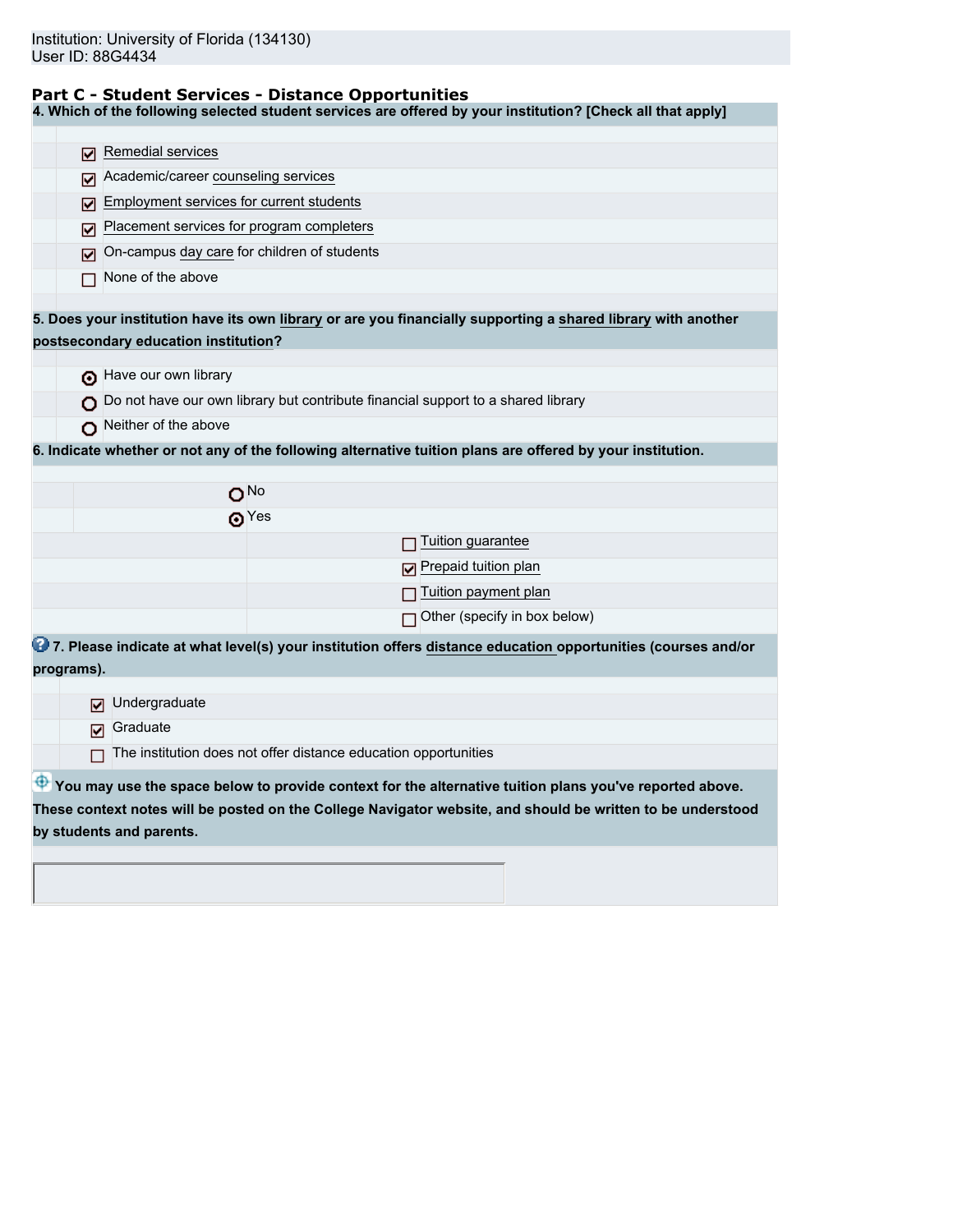## **Part C - Disability Service**

**Please indicate the percentage of all undergraduate students enrolled during fall 2013 who were formally registered as students with disabilities with the institution's office of disability services (or the equivalent office).** 3 percent or less

|          | <b>[*]</b> A here if all less                                                                                                                                                                                                 |      |
|----------|-------------------------------------------------------------------------------------------------------------------------------------------------------------------------------------------------------------------------------|------|
|          | More than 3 percent:                                                                                                                                                                                                          | $\%$ |
| parents. | $\bigoplus$ You may use the space below to provide context for the data you've reported above. These context notes<br>will be posted on the College Navigator website, and should be written to be understood by students and |      |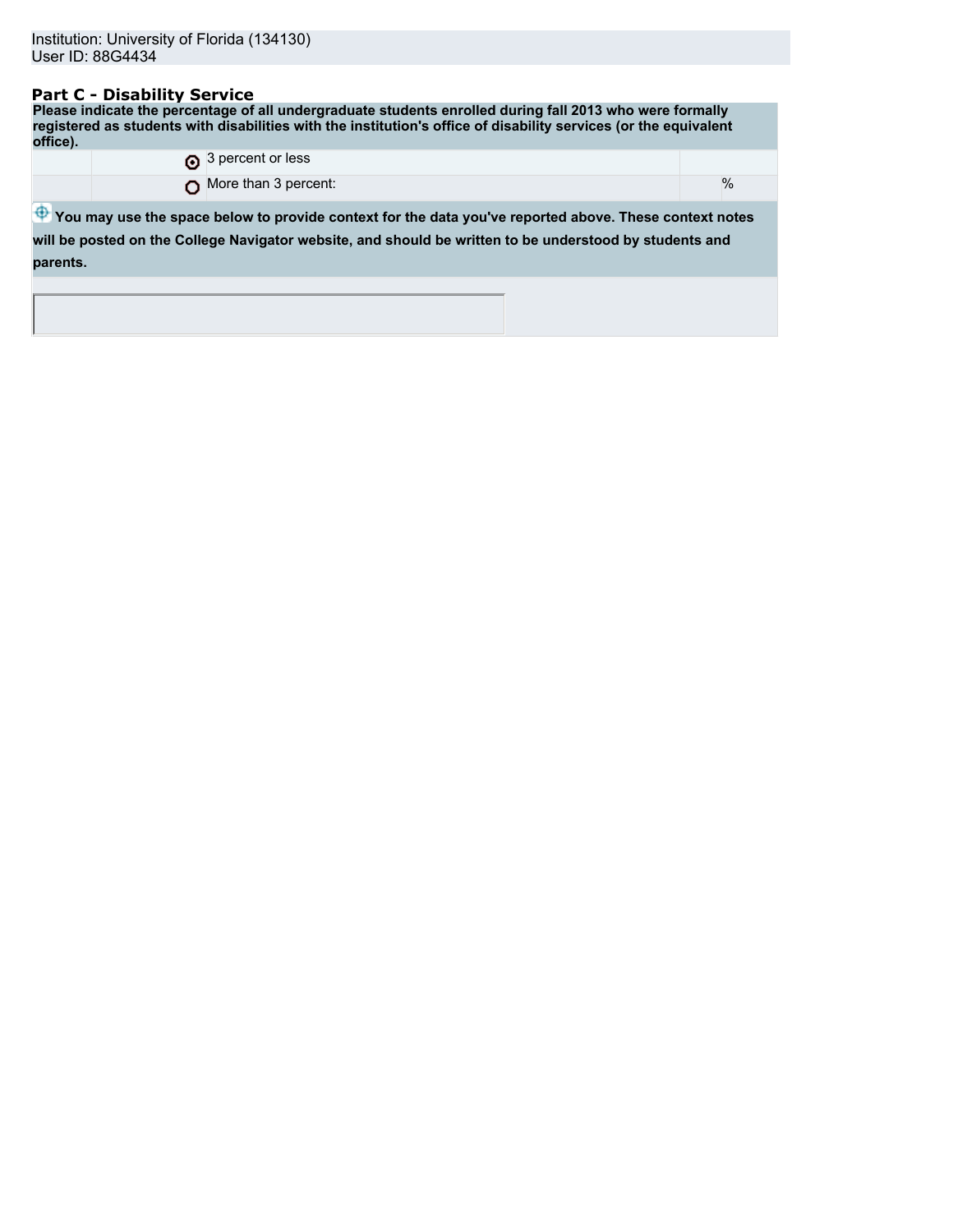# **Part D - Student Charges Questions**

|  |  | 1. Are all full-time, first-time degree/certificate-seeking students required to live on campus or in institutionally- |
|--|--|------------------------------------------------------------------------------------------------------------------------|
|--|--|------------------------------------------------------------------------------------------------------------------------|

## **controlled housing?**

| If you answer Yes to this question, you will not be asked to report off-campus room and board in the price of attendance |  |  |
|--------------------------------------------------------------------------------------------------------------------------|--|--|
| $(D11)$ .                                                                                                                |  |  |

*This is only a screening question, and your response does not show up on College Navigator.*

*If you make any exceptions to this rule, and have even one first-time, full-time student living off-campus, please answer No so that this does not cause conflicts with the Student Financial Aid survey. Making changes to the SFA component is very difficult and may lead to inaccurate reporting for your institution.*

|           |                                                                                                                                                                   | $\odot$ No                                                                                       |
|-----------|-------------------------------------------------------------------------------------------------------------------------------------------------------------------|--------------------------------------------------------------------------------------------------|
|           |                                                                                                                                                                   | Yes, and we do not make ANY<br>(even one) exceptions to this rule                                |
|           | 2. Does your institution charge different tuition for in-district, in-state, or out-of-state students?                                                            |                                                                                                  |
| students. | If you answer Yes to this question, you will be expected to report tuition amounts for in-district, in-state, and out-of-state                                    |                                                                                                  |
|           | Please only select Yes if you really charge different tuition rates, or you will be reporting the same numbers 3 times.                                           |                                                                                                  |
|           |                                                                                                                                                                   | O No                                                                                             |
|           |                                                                                                                                                                   | $\odot$ Yes                                                                                      |
|           | 3. Does your institution offer institutionally-controlled housing (either on or off campus)?                                                                      |                                                                                                  |
|           | If you answer Yes to this question, you will be expected to specify a housing capacity, and to report a room charge or a<br>combined room and board charge (D10). |                                                                                                  |
|           | о                                                                                                                                                                 | No.                                                                                              |
|           |                                                                                                                                                                   | $\odot$ Yes                                                                                      |
|           |                                                                                                                                                                   | Specify housing capacity for<br>academic year 2014-15                                            |
|           |                                                                                                                                                                   | 10,858                                                                                           |
|           | 4. Do you offer board or meal plans to your students?                                                                                                             |                                                                                                  |
| $(D10)$ . | If you answer Yes to this question, you will be expected to report a board charge or combined room and board charge                                               |                                                                                                  |
|           |                                                                                                                                                                   | O No                                                                                             |
|           |                                                                                                                                                                   | $\bigcap$ Yes - Enter the number of meals<br>per week in the maximum meal<br>plan available      |
|           |                                                                                                                                                                   |                                                                                                  |
|           |                                                                                                                                                                   | Yes - Number of meals per week<br>can vary (e.g., students' charge<br>meals against a meal card) |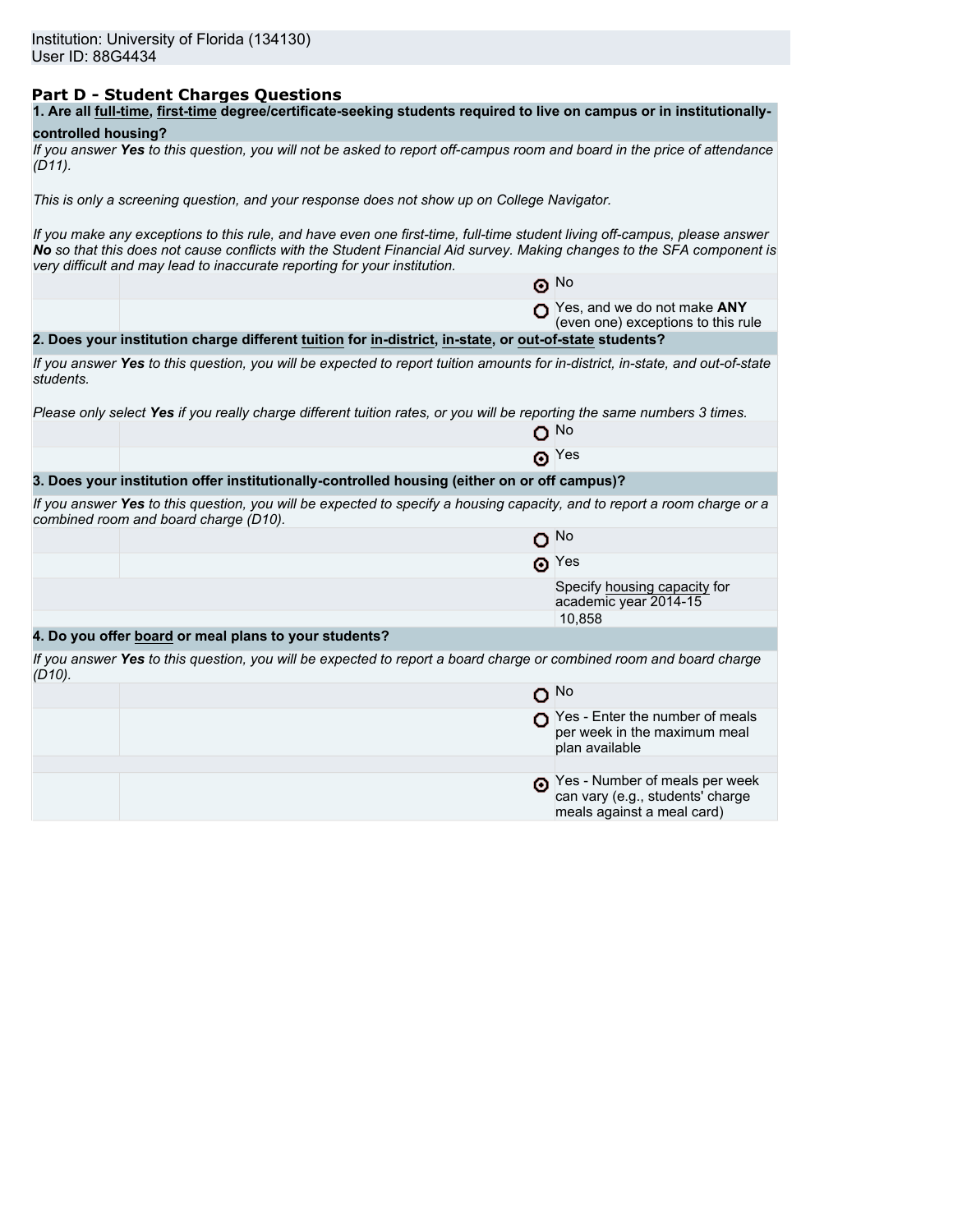# **Part D - Undergraduate Student Charges**

| If the institution charges an application fee, indicate the amount.                                                          |             |                   |                 |            |              |                   |
|------------------------------------------------------------------------------------------------------------------------------|-------------|-------------------|-----------------|------------|--------------|-------------------|
|                                                                                                                              |             |                   | <b>C</b> Amount |            | Prior year   |                   |
| Undergraduate application fee                                                                                                |             |                   |                 | 30         |              | 30                |
|                                                                                                                              |             |                   |                 |            |              |                   |
| 5. Charges to full-time undergraduate students for the full academic year 2014-15                                            |             |                   |                 |            |              |                   |
| Please be sure to report an average tuition that includes all students at all levels (freshman, sophomore, etc.).            |             |                   |                 |            |              |                   |
|                                                                                                                              |             |                   |                 |            |              |                   |
|                                                                                                                              | In-district | <b>Prior year</b> | In-state        | Prior year | Out-of-state | <b>Prior year</b> |
| All full-time undergraduates                                                                                                 |             |                   |                 |            |              |                   |
| Average tuition                                                                                                              | 4.477       | 4.477             | 4,477           | 4,477      | 25.694       | 25,694            |
| <b>Required fees</b>                                                                                                         | 1.836       | 1.786             | 1.836           | 1.786      | 2.897        | 2,847             |
| 6. Per credit hour charge for part-time undergraduate students                                                               |             |                   |                 |            |              |                   |
| Please be sure to report an average per credit tuition that includes all students at all levels (freshman, sophomore, etc.). |             |                   |                 |            |              |                   |
|                                                                                                                              |             |                   |                 |            |              |                   |
|                                                                                                                              | In-district | <b>Prior year</b> | In-state        | Prior year | Out-of-state | <b>Prior year</b> |
| Per credit hour charge                                                                                                       | 149         | 149               | 149             | 149        | 856          | 856               |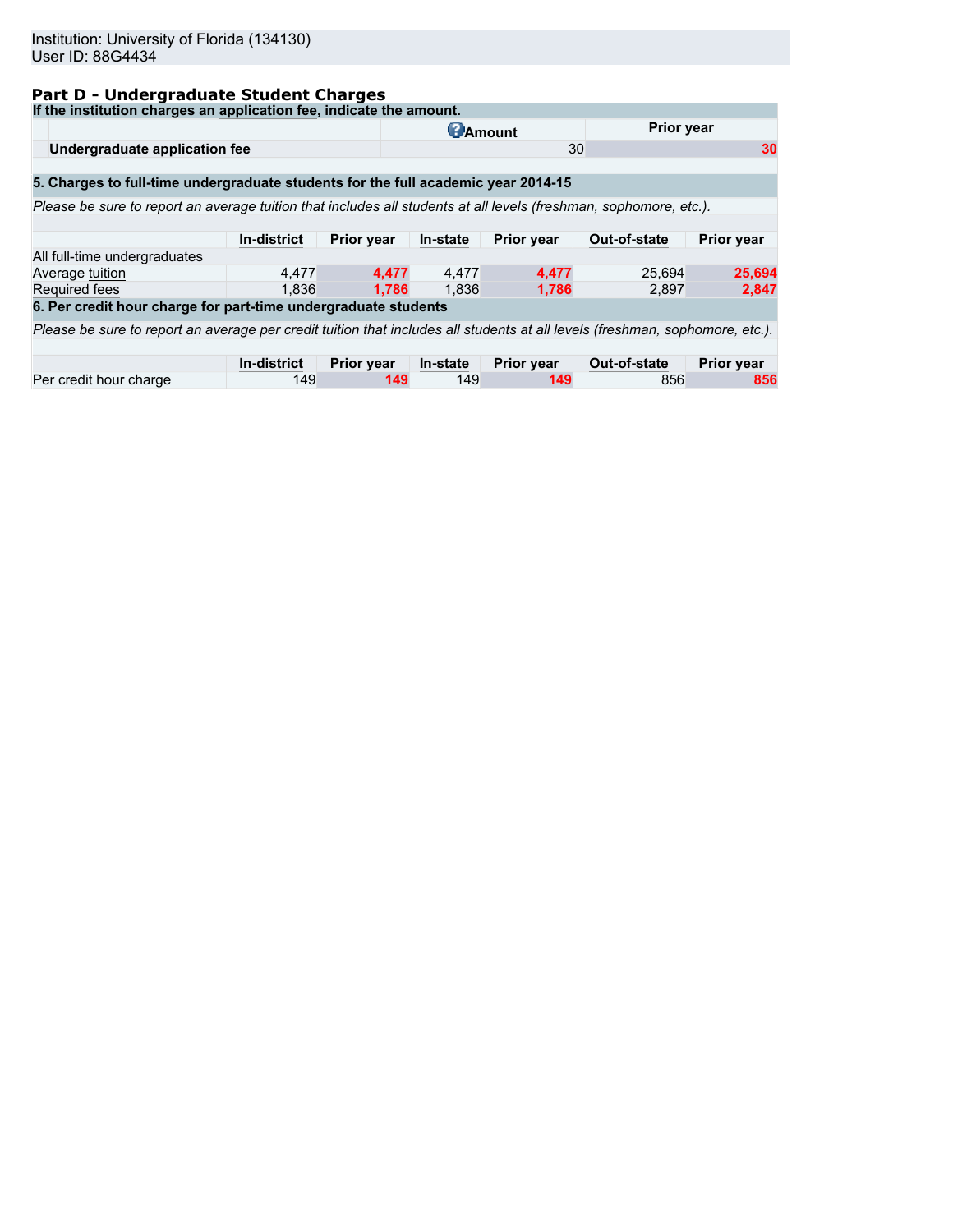# **Part D - Graduate Student Charges**

**If the institution charges an application fee, indicate the amount.**

| If the modulum charges an application lee, mulcate the amount.                      |                                                   |                   |          |                   |                   |                   |
|-------------------------------------------------------------------------------------|---------------------------------------------------|-------------------|----------|-------------------|-------------------|-------------------|
|                                                                                     |                                                   |                   |          | <b>Amount</b>     | <b>Prior year</b> |                   |
| <b>Graduate application fee</b>                                                     |                                                   |                   |          |                   | 30                | 30                |
| Please do not include tuition for Doctor's Degree – Professional Practice programs. | Data for those programs are collected separately. |                   |          |                   |                   |                   |
| 7. Charges to full-time graduate students for the full academic year 2014-15        |                                                   |                   |          |                   |                   |                   |
|                                                                                     |                                                   |                   |          |                   |                   |                   |
|                                                                                     | <b>In-district</b>                                | <b>Prior year</b> | In-state | <b>Prior year</b> | Out-of-state      | <b>Prior year</b> |
| Average tuition                                                                     | 10.770                                            | 10.770            | 10,770   | 10,770            | 27.335            | 27,335            |
| Required fees                                                                       | 1.912                                             | 1.872             | 1.912    | 1,872             | 2.741             | 2,701             |
| 8. Per credit hour charge for part-time graduate students                           |                                                   |                   |          |                   |                   |                   |
|                                                                                     | <b>In-district</b>                                | <b>Prior year</b> | In-state | <b>Prior year</b> | Out-of-state      | Prior year        |
| Per credit hour charge                                                              | 449                                               | 449               | 449      | 449               | 1.139             | 1,139             |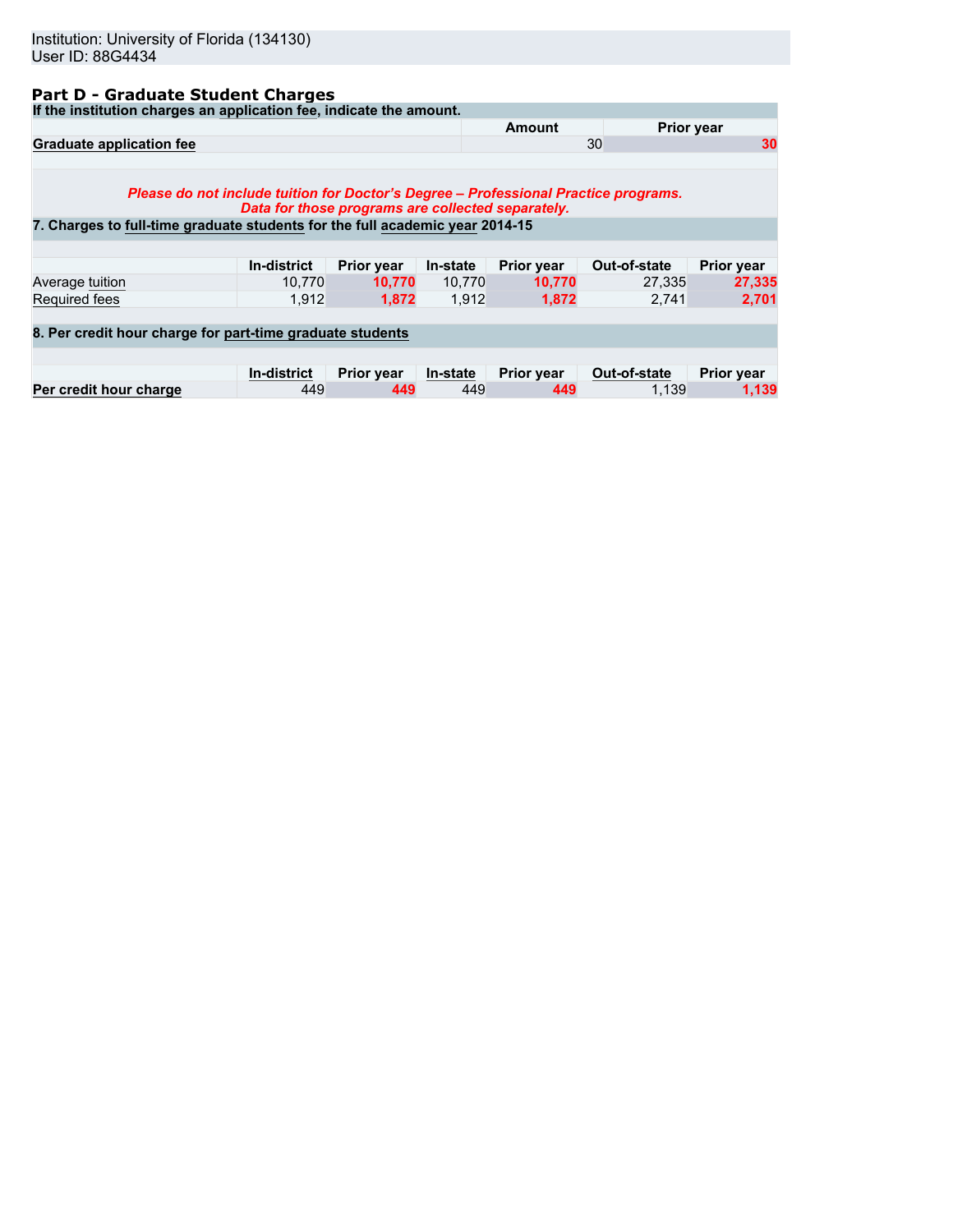### **Part D - Student Charges - Graduate, Doctor's Professional Practice Tuition**

**9. List the typical tuition and required fees for a full-time doctor's-professional practice student in any of the**

| selected programs for the full academic year 2014-15. |
|-------------------------------------------------------|
|-------------------------------------------------------|

| DO NOT include room and board charges  |          |              |
|----------------------------------------|----------|--------------|
| Doctor's degree-professional practice  | In-state | Out-of-state |
| 1. Chiropractic (D.C. or D.C.M.):      |          |              |
| Tuition amount                         |          |              |
| Required fees                          |          |              |
| 2. Dentistry (D.D.S. or D.M.D.):       |          |              |
| Tuition amount                         | 37,564   | 62,783       |
| Required fees                          | 4,063    | 5,324        |
| 3. Medicine (M.D.):                    |          |              |
| Tuition amount                         | 32,744   | 60,592       |
| Required fees                          | 3,822    | 5,215        |
| 4. Optometry (O.D.):                   |          |              |
| Tuition amount                         |          |              |
| Required fees                          |          |              |
| 5. Osteopathic Medicine (D.O.):        |          |              |
| Tuition amount                         |          |              |
| Required fees                          |          |              |
| 6. Pharmacy (Pharm.D.):                |          |              |
| Tuition amount                         | 19,845   | 41,886       |
| Required fees                          | 2,975    | 4,077        |
| 7. Podiatry (Pod.D., D.P., or D.P.M.): |          |              |
| Tuition amount                         |          |              |
| Required fees                          |          |              |
| 8. Veterinary Medicine (D.V.M.):       |          |              |
| Tuition amount                         | 25,248   | 45,225       |
| Required fees                          | 3,448    | 4,446        |
| 9. Law (J.D.):                         |          |              |
| Tuition amount                         | 19,574   | 35,388       |
| <b>Required fees</b>                   | 2,657    | 3,447        |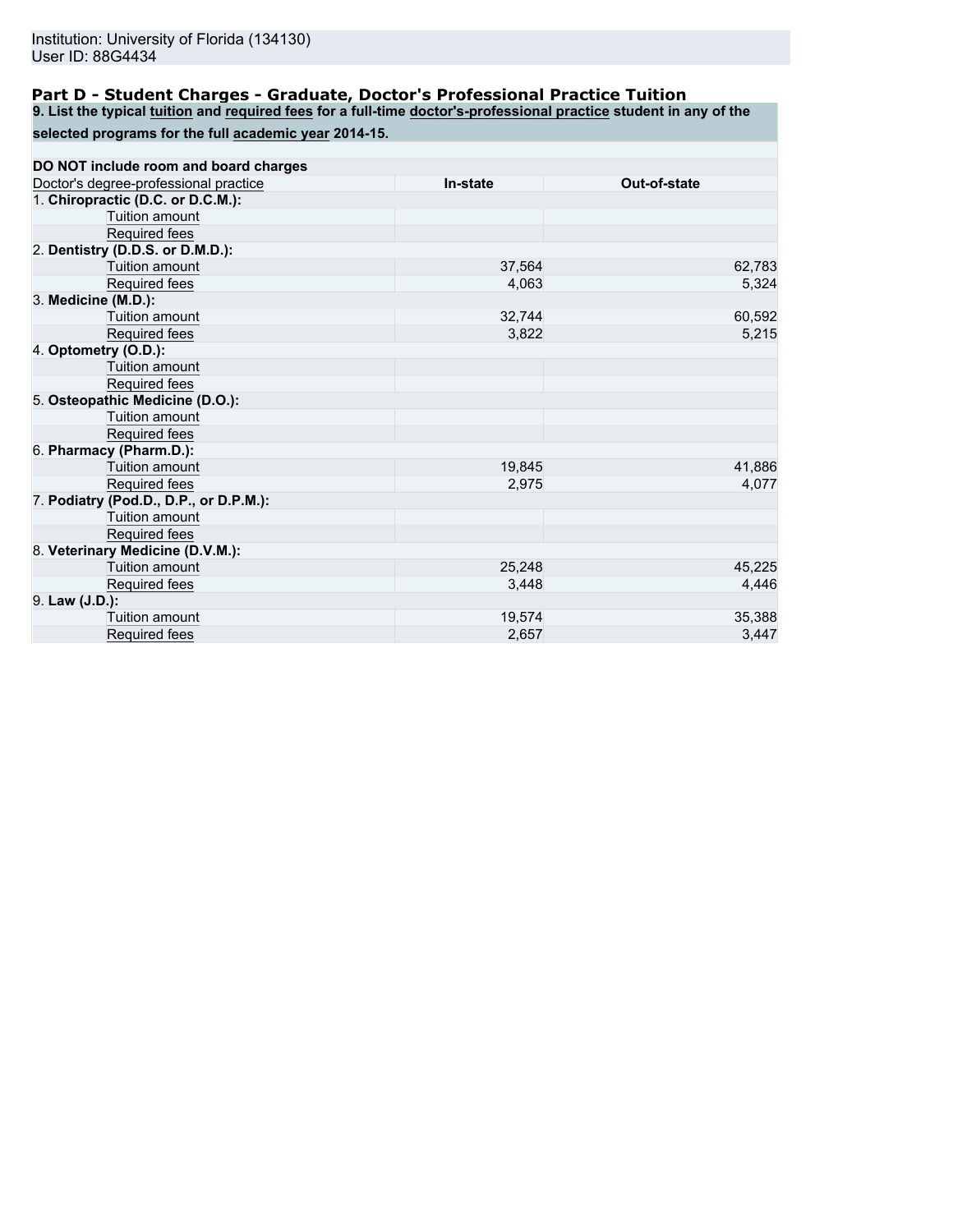#### **Part D - Student Charges - Room and Board 10. What are the typical room and board charges for a student for the full academic year 2014-15?**

| If your institution offers room or board at no charge to students, enter zero.                                                                        |               |                   |
|-------------------------------------------------------------------------------------------------------------------------------------------------------|---------------|-------------------|
| If you report room and board separately, leave the combined charge blank. If you report a combined charge, leave the<br>room and board charges blank. |               |                   |
| Room and board charges                                                                                                                                | <b>Amount</b> | <b>Prior year</b> |
| Room charge (Double occupancy)                                                                                                                        | 5.340         | 5.230             |
| Board charge (Maximum plan)                                                                                                                           | 4.290         | 4,290             |
| Combined room and board charge<br>(Answer only if you CANNOT separate room and board charges.)                                                        | <b>NA</b>     |                   |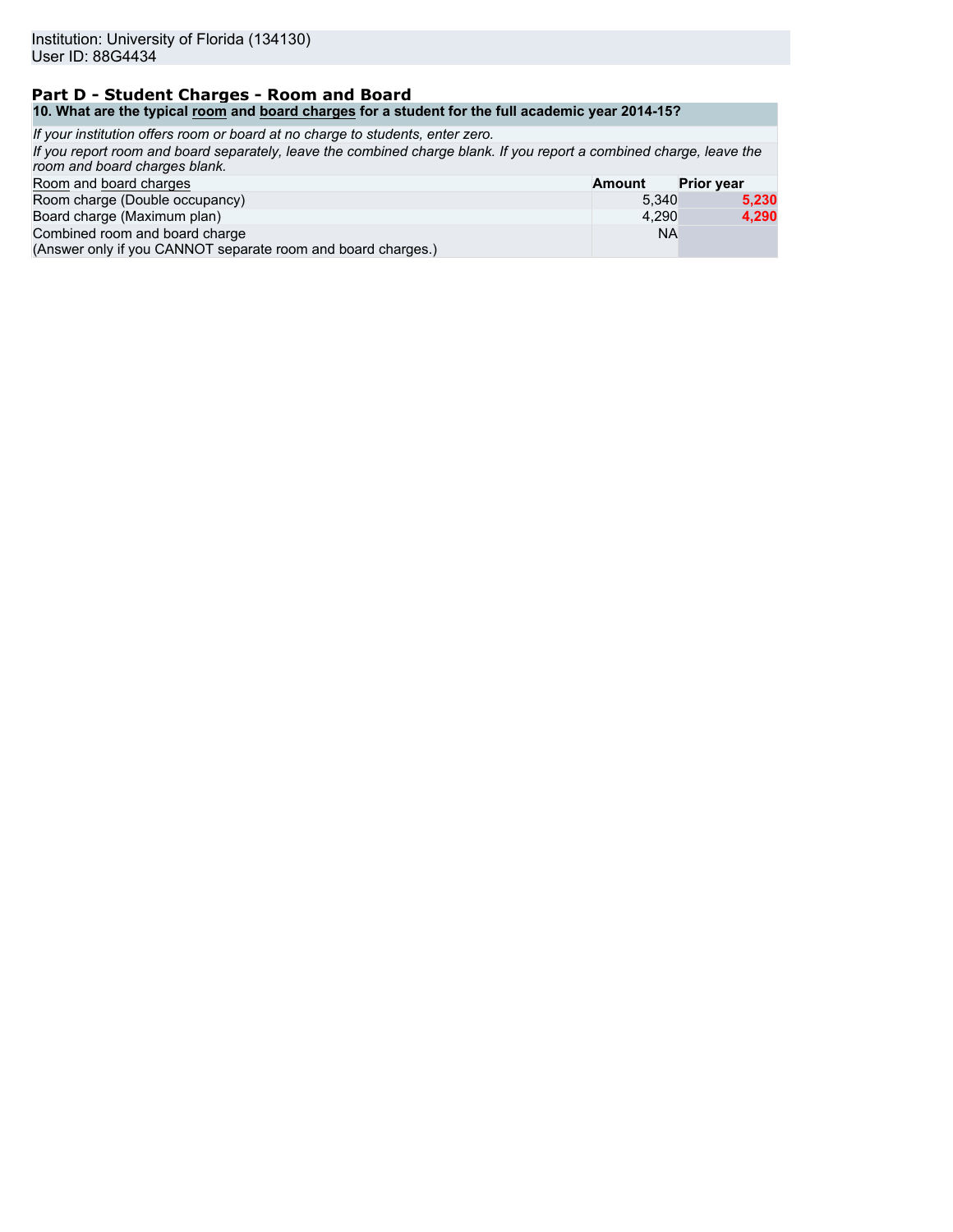#### **Part D - Student Charges - Price of Attendance 11. Cost of attendance for full-time, first-time undergraduate students:**

*Please enter the amounts requested below. These data will be made available to the public on College Navigator. If your institution participates in any Title IV programs (Pell, Stafford, etc.), you must complete all information. Estimates of expenses for books and supplies, room and board, and other expenses are those from the Cost of Attendance report used by the financial aid office in determining financial need. Please talk to your financial aid office to get these numbers, to ensure that you are reporting correctly.*

**1** If the 2014-15 tuition and/or fees as reported on this page for *full-time, first-time students* are covered by a tuition guarantee program, check the applicable box(es) under 'Tuition Guarantee'. Additionally, please indicate the maximum % increase that is guaranteed. *These numbers are expected to be fairly small. Please contact the Help Desk if you are confused about these values and how to report them.*

**Charges for full 2011-12 2012-13 2013-14 2014-15**

| academic year                               |        |        |        |                  |                                                                                             |                                 |
|---------------------------------------------|--------|--------|--------|------------------|---------------------------------------------------------------------------------------------|---------------------------------|
| <b>Published tuition and required fees:</b> |        |        |        |                  | <b>C</b> Tuition Guarantee<br>(check only if applicable to<br>entering students in 2014-15) | <b>Guaranteed</b><br>increase % |
| In-district                                 |        |        |        |                  |                                                                                             |                                 |
| Tuition                                     | 4,060  | 4,425  | 4,477  | 4,477            | □                                                                                           |                                 |
| Required fees                               | 1,597  | 1,718  | 1,786  | 1,836            | $\Box$                                                                                      |                                 |
| Tuition + fees<br>total                     | 5,657  | 6,143  | 6,263  | 6,313            |                                                                                             |                                 |
| In-state                                    |        |        |        |                  |                                                                                             |                                 |
| Tuition                                     | 4,060  | 4,425  | 4,477  | 4,477            | □                                                                                           |                                 |
| Required fees                               | 1,597  | 1,718  | 1,786  | 1,836            | □                                                                                           |                                 |
| Tuition + fees<br>total                     | 5,657  | 6,143  | 6,263  | 6,313            |                                                                                             |                                 |
| Out-of-state                                |        |        |        |                  |                                                                                             |                                 |
| Tuition                                     | 25,276 | 25,641 | 25,694 | 25,694           | $\Box$                                                                                      |                                 |
| Required fees                               | 2,658  | 2,779  | 2,847  | 2,897            | □                                                                                           |                                 |
| Tuition + fees<br>total                     | 27,934 | 28,420 | 28,541 | 28,591           |                                                                                             |                                 |
|                                             |        |        |        |                  |                                                                                             |                                 |
| Books and<br>supplies                       | 1,070  | 1,080  | 1,080  | 1,290            |                                                                                             |                                 |
| On-campus:                                  |        |        |        |                  |                                                                                             |                                 |
| Room and board                              | 8,800  | 9,370  | 9,520  | 9,630            |                                                                                             |                                 |
| Other expenses                              | 4,260  | 3,960  | 2,240  | $*3,320$         |                                                                                             |                                 |
| Room and board<br>and other<br>expenses     | 13,060 | 13,330 | 11,760 | 12,950           |                                                                                             |                                 |
| Off-campus (not with family):               |        |        |        |                  |                                                                                             |                                 |
| Room and board                              | 8,800  | 9,370  | 9,520  | 9,630            |                                                                                             |                                 |
| Other expenses                              | 4,260  | 3,960  | 2,240  | 23.320           |                                                                                             |                                 |
| Room and board<br>and other<br>expenses     | 13,060 | 13,330 | 11,760 | 12,950           |                                                                                             |                                 |
| Off-campus (with family):                   |        |        |        |                  |                                                                                             |                                 |
| Other expenses                              | 4,260  | 3,960  | 2,240  | $\bigcirc$ 3,320 |                                                                                             |                                 |

 $\bigoplus$  **You may use the space below to provide context for the data you've reported above. These context notes will be posted on the College Navigator website, and should be written to be understood by students and parents.**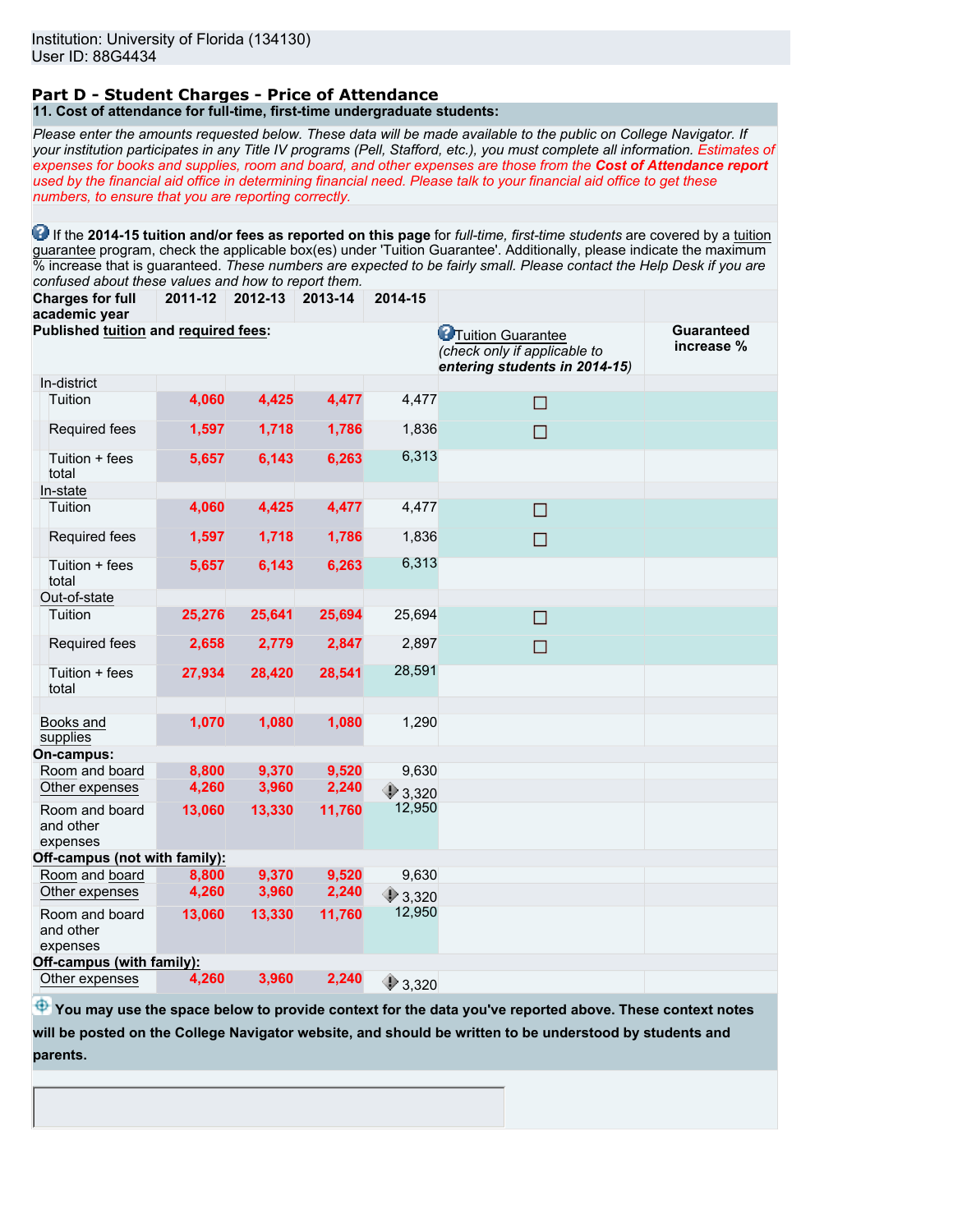# **Part E - Athletic Association**

**1. Is this institution a member of a national athletic association?**

| $\Omega$ No |                                                            |
|-------------|------------------------------------------------------------|
|             | Yes - Check all that apply                                 |
|             | National Collegiate Athletic Association (NCAA)            |
|             | National Association of Intercollegiate Athletics (NAIA)   |
|             | National Junior College Athletic Association (NJCAA)       |
|             | United States Collegiate Athletic Association (USCAA)      |
|             | National Christian College Athletic Association<br>(NCCAA) |
|             | Other                                                      |

**2. If this institution is a member of the NCAA or NAIA, specify the conference FOR EACH SPORT using the pull down menu.**

| <b>Sport</b>               |                 | <b>NCAA or NAIA member</b> | <b>Conference</b>       |
|----------------------------|-----------------|----------------------------|-------------------------|
| Football                   | റ <sup>No</sup> | Nes-Specify                | Southeastern Conference |
| Basketball                 | $O$ No          | Pes-Specify                | Southeastern Conference |
| Baseball                   | $O^{No}$        | P Yes-Specify              | Southeastern Conference |
| Cross country and/or track | O No            | Pes-Specify                | Southeastern Conference |
|                            |                 |                            |                         |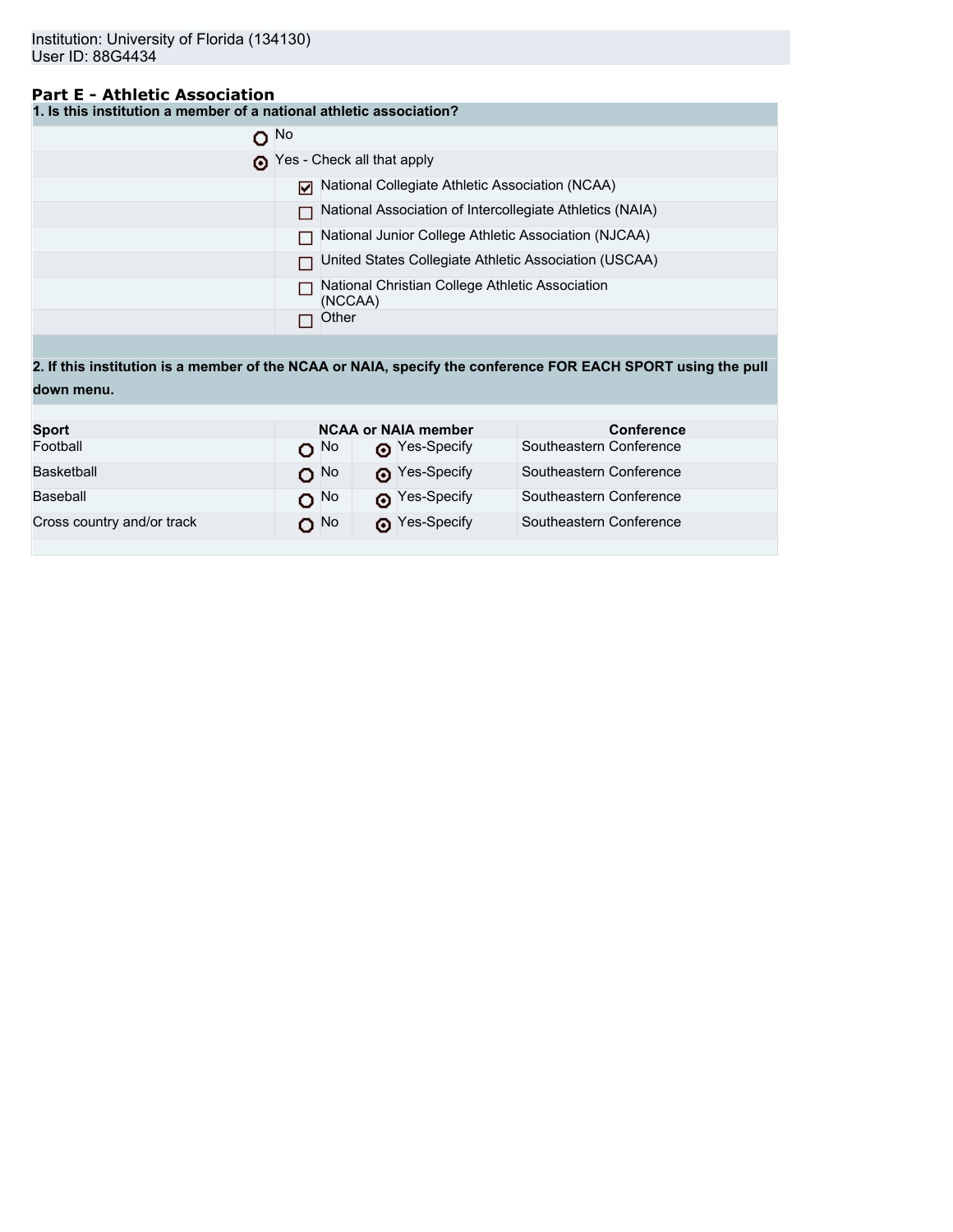# **Prepared by**

| This survey component was prepared by: |                                      |  |                          |  |            |  |  |
|----------------------------------------|--------------------------------------|--|--------------------------|--|------------|--|--|
|                                        | <b>O</b> Keyholder                   |  | SFA Contact              |  | HR Contact |  |  |
|                                        | Finance Contact                      |  | Academic Library Contact |  | Other      |  |  |
|                                        | Name: Marie Zeglen                   |  |                          |  |            |  |  |
| Email: zeglenm@ufl.edu                 |                                      |  |                          |  |            |  |  |
|                                        |                                      |  |                          |  |            |  |  |
| survey component?                      | How long did it take to prepare this |  | 4hours                   |  | minutes    |  |  |
|                                        |                                      |  |                          |  |            |  |  |

The name of the preparer is being collected so that we can follow up with the appropriate person in the event that there are questions concerning the data. The Keyholder will be copied on all email correspondence to other preparers. The time it took to prepare this component is being collected so that we can continue to improve our estimate of the reporting burden associated with IPEDS. Please include in your estimate the time it took for you to review instructions, query and search data sources, complete and review the component, and submit the data through the Data Collection System.

Thank you for your assistance.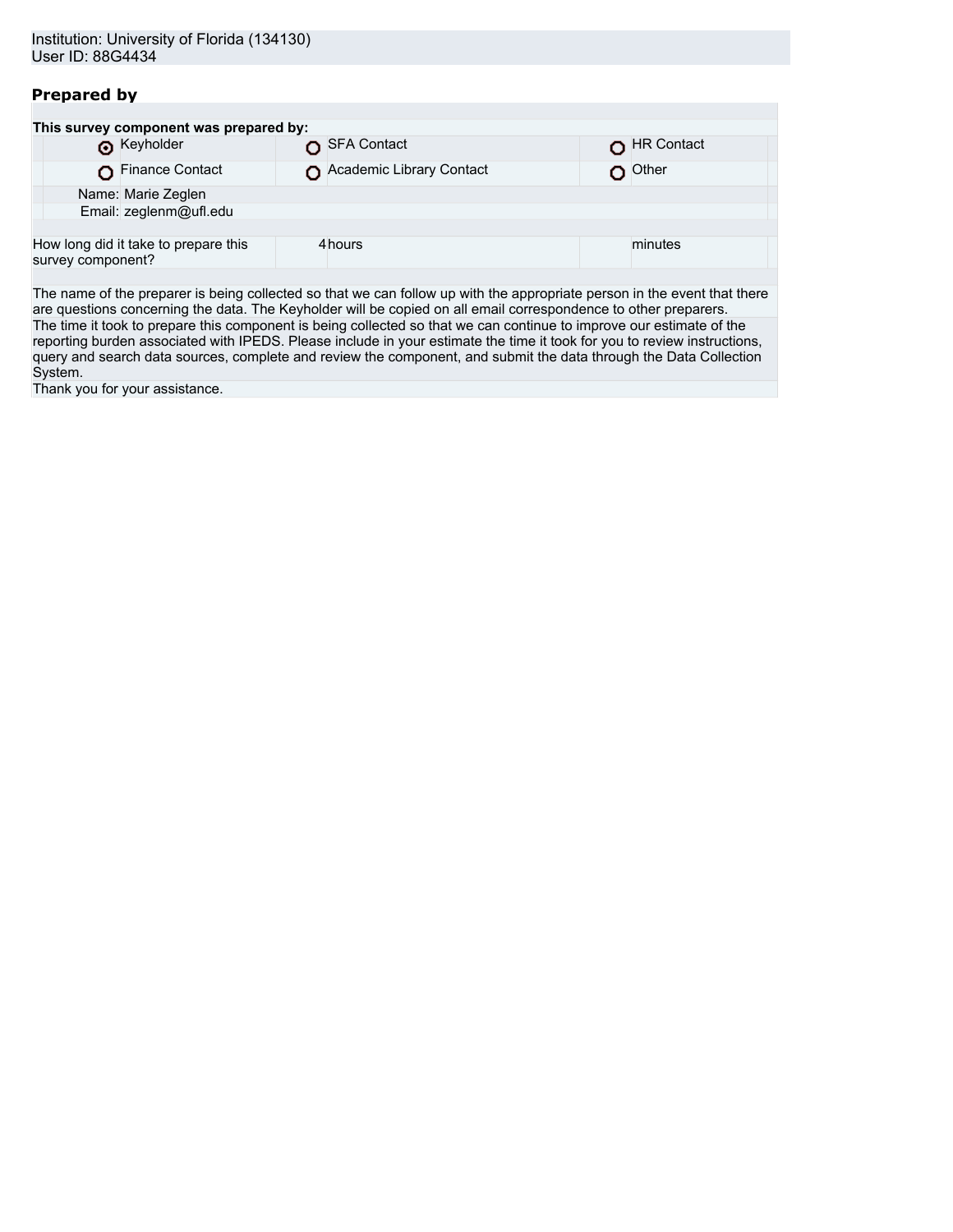#### **Summary**

## **Institutional Characteristics Component Summary Academic Year Reporters**

IPEDS collects important information regarding your institution. All data reported in IPEDS survey components become available in the IPEDS Data Center and appear as aggregated data in various Department of Education reports. Additionally, some of the reported data appears specifically for your institution through the College Navigator website and is included in your institution's Data Feedback Report (DFR). The purpose of this summary is to provide you an opportunity to view some of the data that, when accepted through the IPEDS quality control process, will appear on the College Navigator website and/or your DFR. College Navigator is updated approximately three months after the data collection period closes and Data Feedback Reports will be available through the [Data Center](http://nces.ed.gov/ipeds/datacenter/) and sent to your institution's CEO in November 2015.

Please review your data for accuracy. If you have questions about the data displayed below after reviewing the data reported on the survey screens, please contact the IPEDS Help Desk at: 1-877-225-2568 or ipedshelp@rti.org.

| <b>GENERAL INFORMATION</b>                                                                           |                                                                                                                                                                                                  |  |  |  |
|------------------------------------------------------------------------------------------------------|--------------------------------------------------------------------------------------------------------------------------------------------------------------------------------------------------|--|--|--|
| Mission Statement                                                                                    | https://catalog.ufl.edu/ugrad/current/uf-mission/pages/home.aspx                                                                                                                                 |  |  |  |
| Are all the programs at your institution No<br>offered completely via distance<br>education?         |                                                                                                                                                                                                  |  |  |  |
| Special Learning Opportunities                                                                       | <b>ROTC</b> (Army<br><b>Navy</b><br>Air Force)<br>Study abroad<br>Weekend/evening college<br>Teacher certification (below the postsecondary level)                                               |  |  |  |
| <b>Student Services</b>                                                                              | Remedial services<br>Academic/career counseling services<br>Employment services for current students<br>Placement services for program completers<br>On-campus day care for children of students |  |  |  |
| Credit Accepted                                                                                      | Dual credit (college credit earned while in high school)<br>Advanced placement (AP) credits                                                                                                      |  |  |  |
| Undergraduate students enrolled who<br>are formally registered with office of<br>disability services | 3 percent or less                                                                                                                                                                                |  |  |  |

| <b>PRICING INFORMATION</b>                                                   |                      |          |          |          |  |
|------------------------------------------------------------------------------|----------------------|----------|----------|----------|--|
| Estimated expenses for academic year for full-time, first-time students      | 2011-12              | 2012-13  | 2013-14  | 2014-15  |  |
| In-district tuition and fees                                                 | \$5,657              | \$6,143  | \$6,263  | \$6,313  |  |
| In-state tuition and fees                                                    | \$5,657              | \$6,143  | \$6,263  | \$6,313  |  |
| Out-of-state tuition and fees                                                | \$27,934             | \$28,420 | \$28,541 | \$28,591 |  |
| Books and supplies                                                           | \$1,070              | \$1,080  | \$1,080  | \$1,290  |  |
| On-campus room and board                                                     | \$8,800              | \$9,370  | \$9,520  | \$9,630  |  |
| On-campus other expenses                                                     | \$4,260              | \$3,960  | \$2,240  | \$3,320  |  |
| Off-campus room and board                                                    | \$8,800              | \$9,370  | \$9,520  | \$9,630  |  |
| Off-campus other expenses                                                    | \$4,260              | \$3,960  | \$2,240  | \$3,320  |  |
| Off-campus with family other expenses                                        | \$4,260              | \$3,960  | \$2,240  | \$3,320  |  |
| Average undergraduate student tuition and fees for academic year 2014-<br>15 | Tuition              |          | Fees     |          |  |
| In-district                                                                  |                      | \$4,477  |          | \$1,836  |  |
| In-state                                                                     |                      | \$4,477  | \$1,836  |          |  |
| Out-of-state                                                                 | \$25,694             |          | \$2,897  |          |  |
| Average graduate student tuition and fees for academic year 2014-15          | Tuition              |          | Fees     |          |  |
| In-district                                                                  | \$10,770             |          | \$1,912  |          |  |
| In-state                                                                     |                      | \$10,770 |          | \$1,912  |  |
| Out-of-state                                                                 |                      | \$27,335 |          | \$2,741  |  |
| Alternative tuition plans                                                    | Prepaid tuition plan |          |          |          |  |